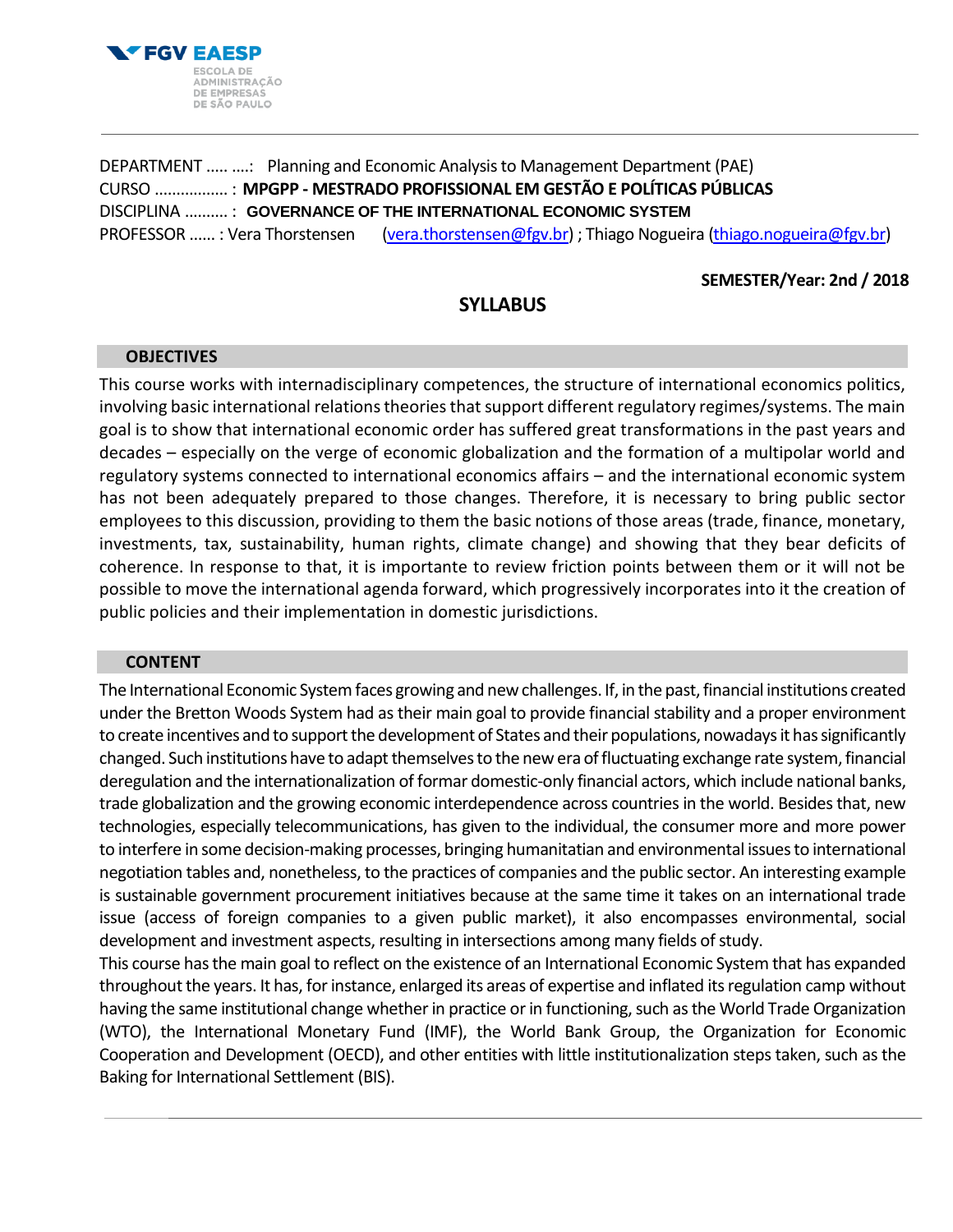

**EAESP** Escola de Administração de Empresas de São Paulo

First, the course will give an overview of the international economic system, introducing briefly every system therein and its limits. Thus, there will be room to show how fragmented the system currently is. Second, each sector will be studied in depth, in a way that the student can understand what intersections among all the sectors (finance, trade, investment, anticorruption, tax, climate change, human rights and so forth) are, leading to the last two topics that emerges from such debate: development and a new governance of the International Economic System.

The core idea behing this exercise is to show that each sector shall engage in promoting the best environment to incentive economic and social development across States and their populations. However, this is a challenging task, since it is necessary to address coherence and convernge among these sectors towards a new governance of the International Economic System.

Classes schedule:

- 1) A fragmented International Economic System
- 2) International trade and Mega-Agreements new trends
- 3) International monetary and finance systems
- 4) Investments and trade in services
- 5) International banking regulation and the *Financial Stability Board*
- 6) OECD: a new frontier for the International Economic System
- 7) Capital Flows, Tax and correlated issues
- 8) Regulatory Barriers to Trade: Sustainability, environment protection and Human Rights
- 9) Development and international economic system fragmentation
- 10) A new governance for the International Economic System: regulatory coherence and convergence

## **METHODOLOGY**

The method will be focused on magistral classes, with presentation of each topic followed by debates with students in each class. Eventually, the group may discuss the possibility of having simulations of negotiations involving Brazil as one of the parties.

### **EVALUATION AND GRADING**

Evaluation consists in an essay of 10 to 20 pages to be delivered by the last class. Students may also be required to make a brief presentation of its findinds.

#### **REFERENCES**

Almeida, Paulo Roberto de (2014). 'O Brasil e o FMI desde Bretton Woods: 70 Anos de História,' in *Revista Direito GV 10(2)*, pp. 469-496, Jul-Dez.

Baldwin, Richard (2012). 'WTO 2.0: Global Governance of Supply-Chain in Trade,' in *CEPR Policy Insight 64,*  December, pp. 1-24.